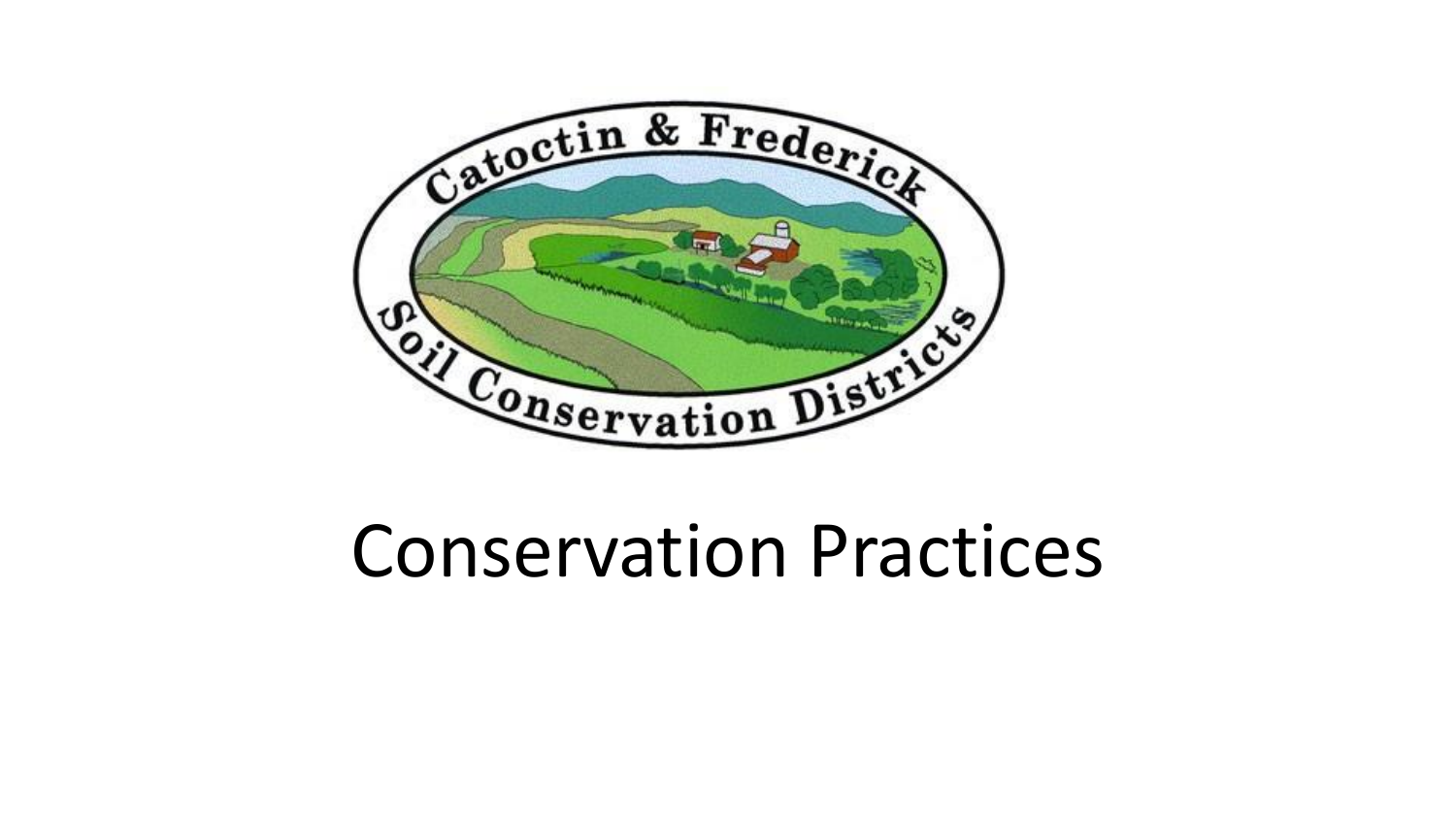# Soil Conservation and Water Quality Plan

- Commonly referred to as a Conservation Plan
- Constructed to identify and address all resource concerns on the subject property
- Written as a result of a request for assistance from a landowner or tenant on the property.
- All resource concerns are addressed and placed on a schedule of implementation during the 10 year life of the plan.
- Strictly voluntary implementation except violations of nutrient management regulations.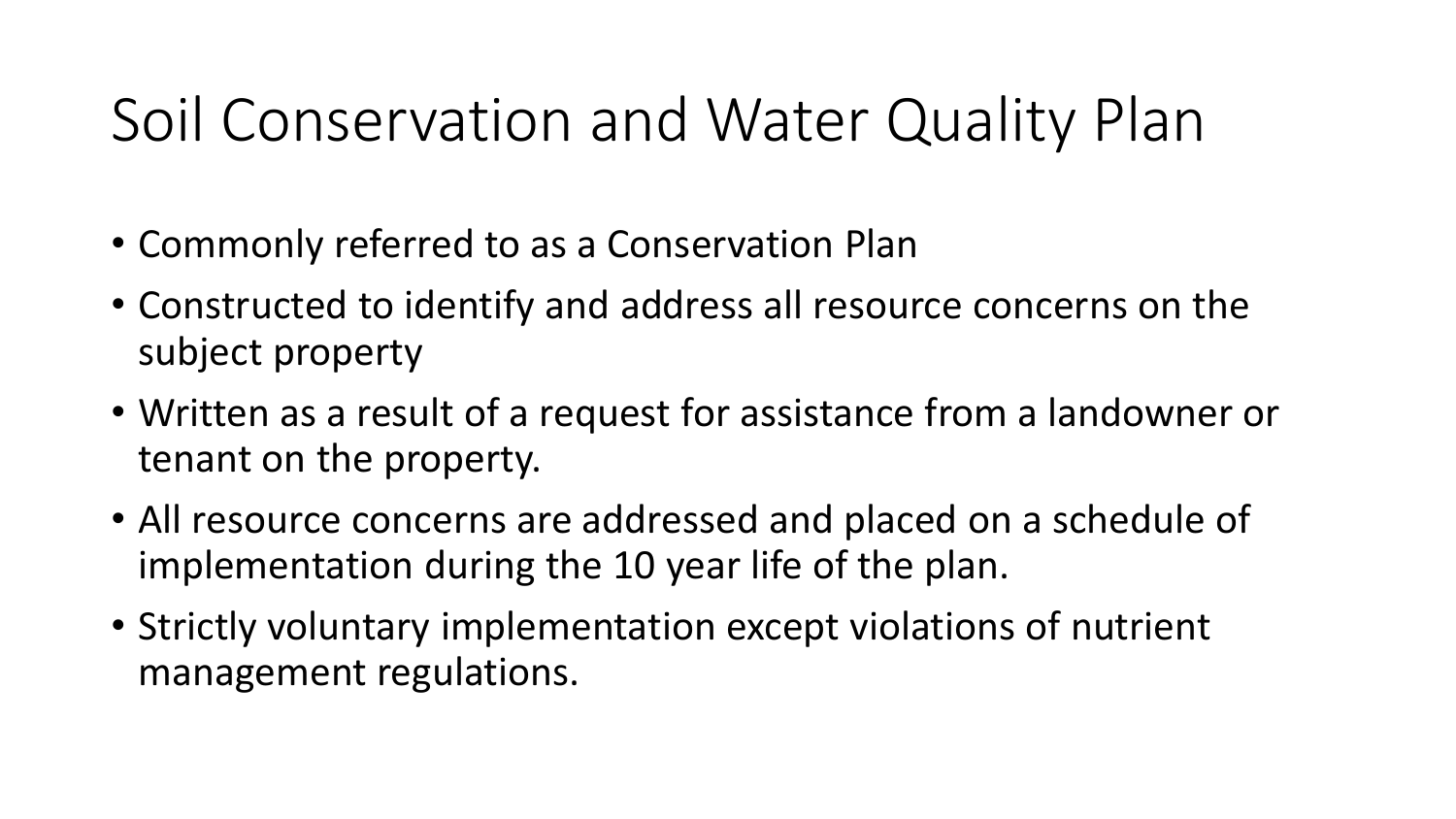## Frederick County numbers

- There are approximately 188,000 agriculture acres in Frederick County based on the 2017 Ag Census
- There are 83,000 acres covered under current conservation plans.
- Planners update the plans when a new practice is added to the plan
- They also update expired plans that are older than their 10 year life.
- Currently the district is understaffed with planners but are hiring for the position at both the federal and state level.
- Conservation plans are the first step in applying for cost share assistance for the installation of Best Management Practices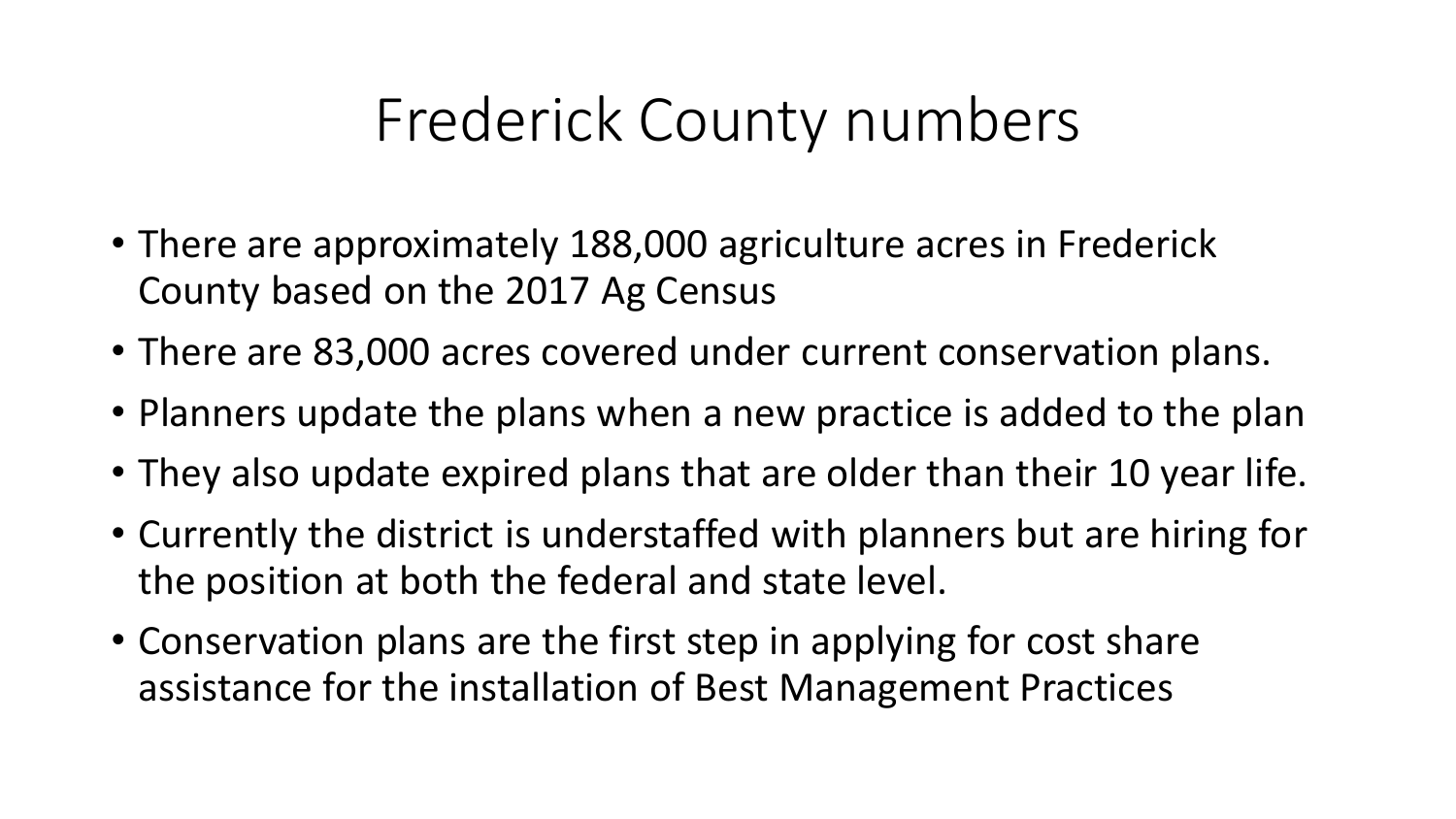### Best Management Practices

- Commonly referred to as BMPs or simply practices.
- Designed and constructed to address resource concerns in the Conservation Plan such as erosion and sediment entering streams and rivers, exclusion of livestock from streams, manure management, and nutrient management.
- Some examples are Tree and Grass Stream Buffers, exclusionary stream fencing for livestock, Grasssed Waterways, Manure Storage, Roof Runoff structures, watering facilities to provide water for livestock excluded from streams, and conversion of crop ground to pasture for grazing livestock.
- Cover Crop is also a BMP that plants fall small grain to utilize leftover nitrogen from row crops and maintain a root system through the winter to help prevent soil loss through erosion.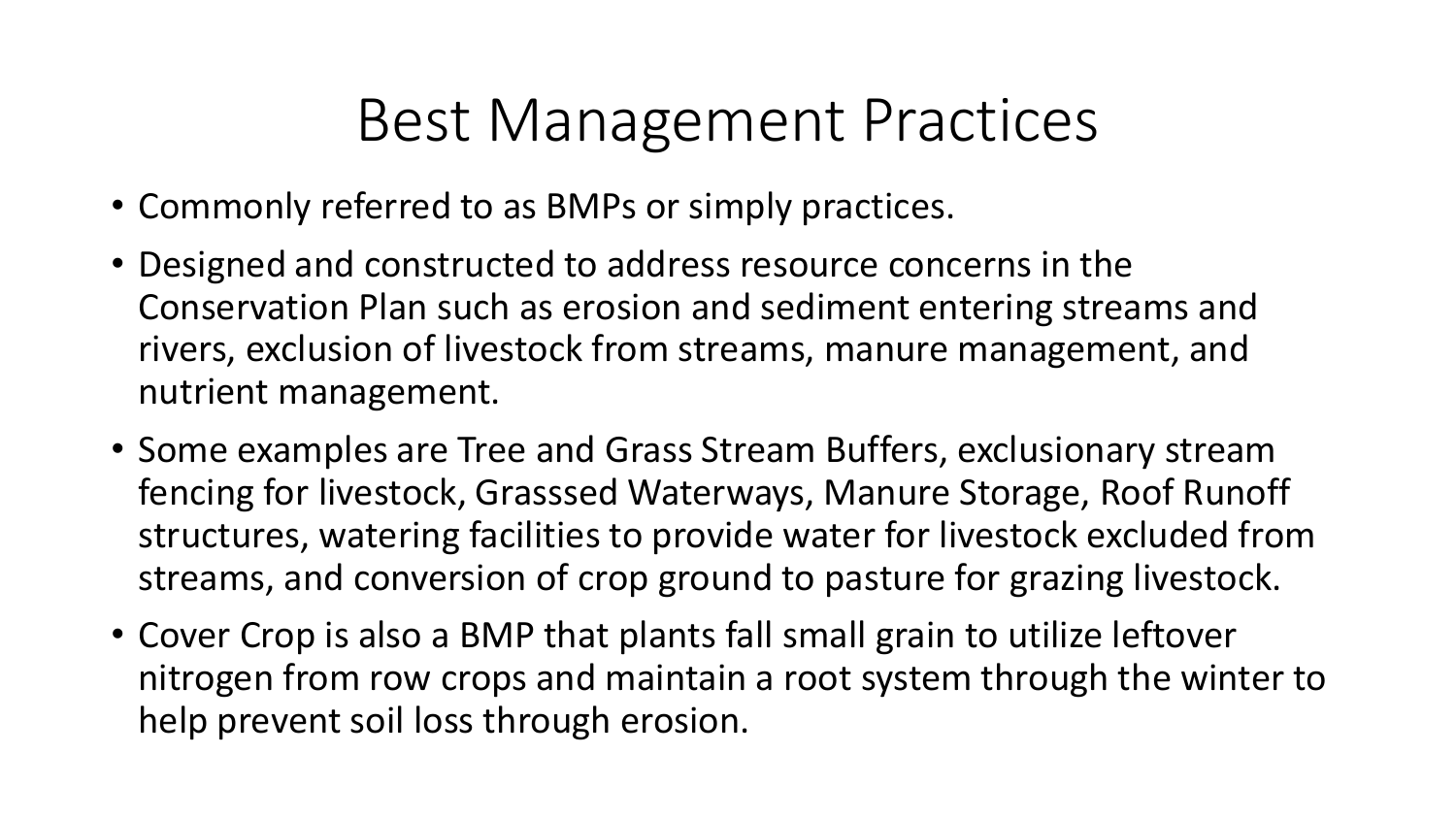# Frederick County numbers

- During the past 12 months, Frederick County has completed the installation of the following practices:
	- 6.5 acres of Grassed Waterways to prevent erosion and loss of topsoil.
	- 667 acres of Pasture and Hay planting
	- 30 Watering Facilities and 4 Spring Developments
	- 6 Waste Storage Structures for livestock
	- 4 Roof Runoff structures to channel rainwater away from barnyards and into gutters and downspouts to be discharged into grassy areas.
	- In the fall of 2021, county farmers planted over 30,000 acres of cover crop as part of the MACS cost share program.